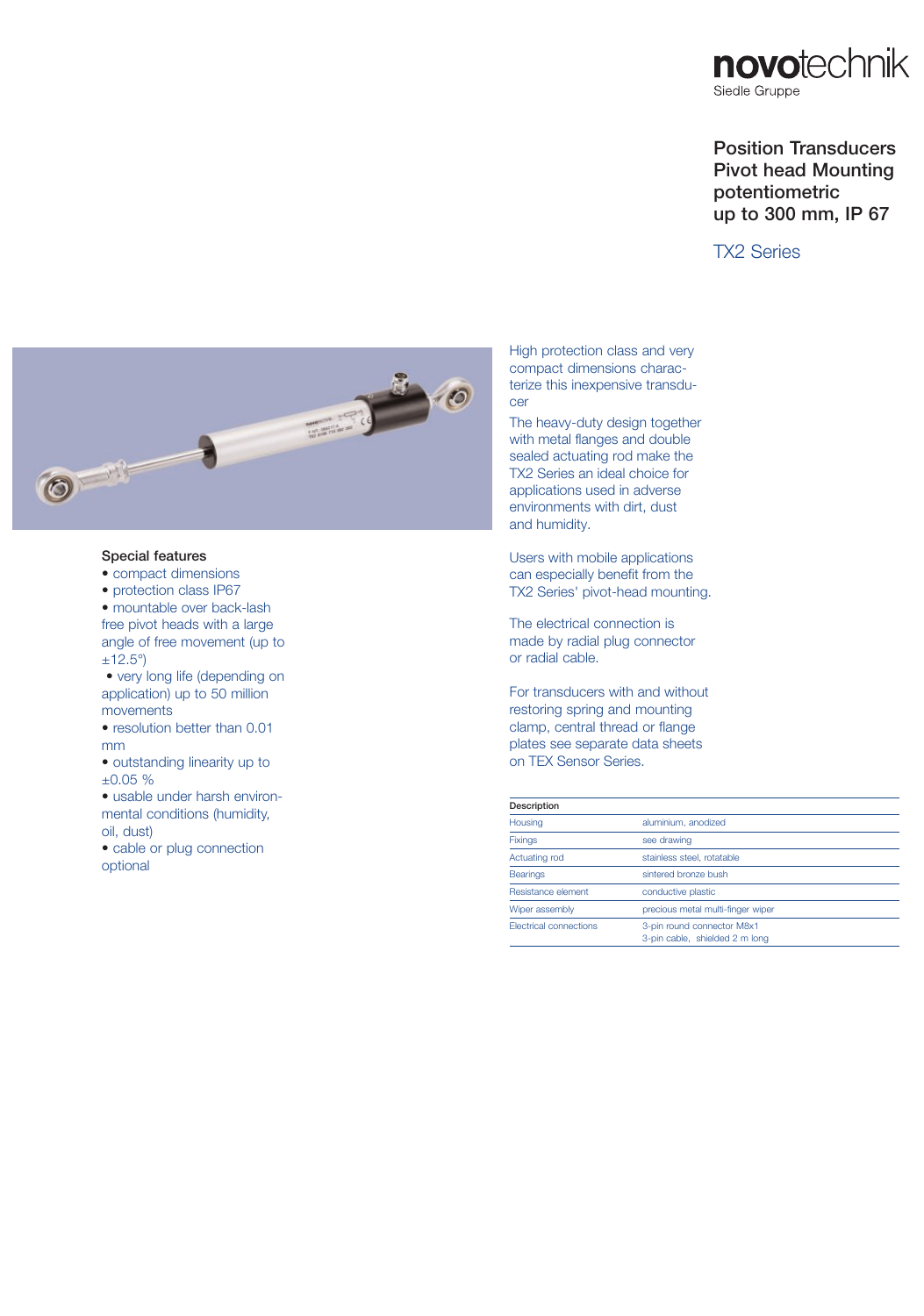

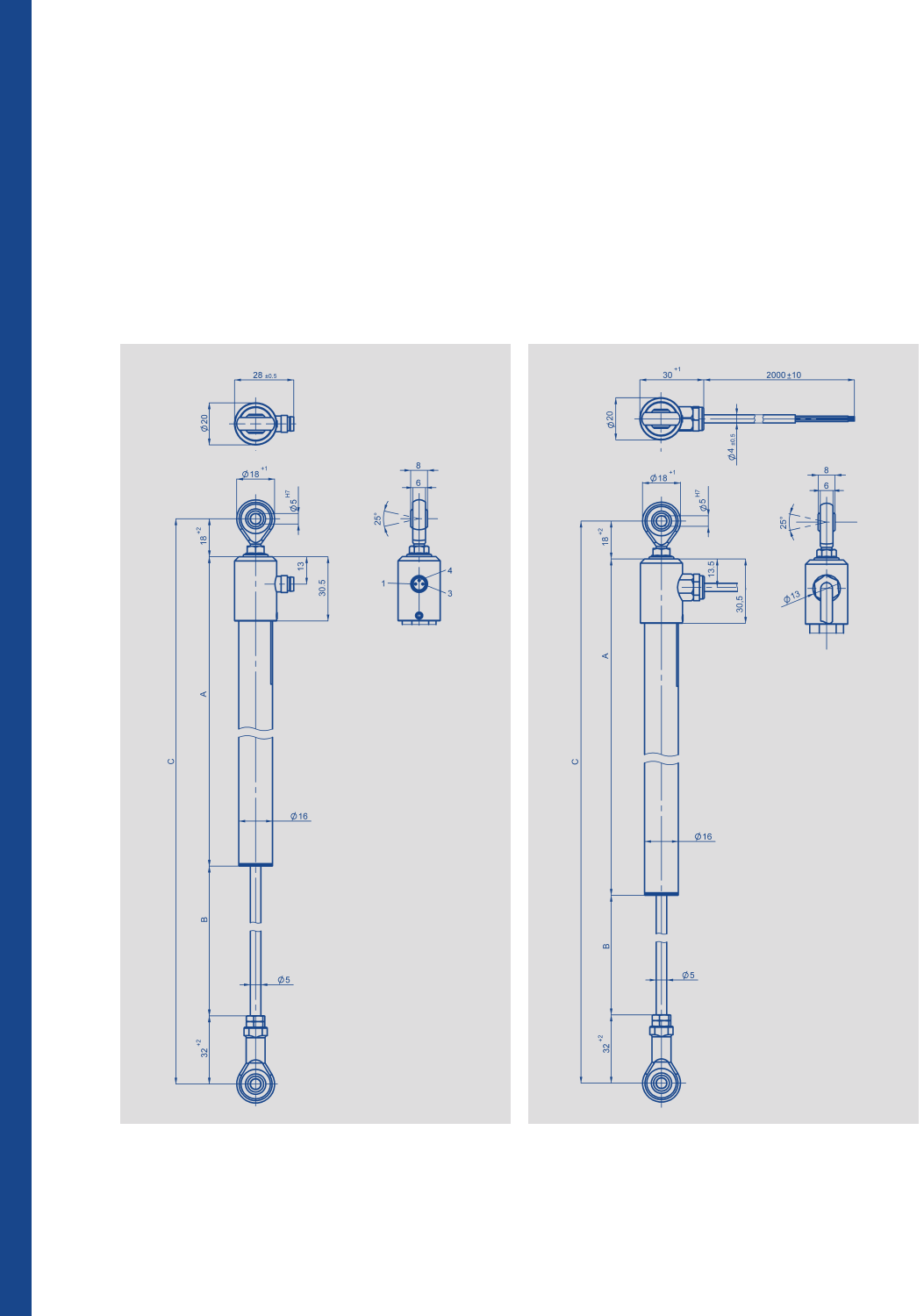| Type designations                                                            | TX <sub>2</sub><br>0025                                                                                                                                                                                                                                                                                                             | TX <sub>2</sub><br>0050 | TX <sub>2</sub><br>0075 | TX <sub>2</sub><br>0100 | TX <sub>2</sub><br>0150 | TX <sub>2</sub><br>0200 | TX <sub>2</sub><br>0250 | TX <sub>2</sub><br>0300 |                    |
|------------------------------------------------------------------------------|-------------------------------------------------------------------------------------------------------------------------------------------------------------------------------------------------------------------------------------------------------------------------------------------------------------------------------------|-------------------------|-------------------------|-------------------------|-------------------------|-------------------------|-------------------------|-------------------------|--------------------|
| <b>Electrical Data</b>                                                       |                                                                                                                                                                                                                                                                                                                                     |                         |                         |                         |                         |                         |                         |                         |                    |
| Defined electrical range                                                     | 25                                                                                                                                                                                                                                                                                                                                  | 50                      | 75                      | 100                     | 150                     | 200                     | 250                     | 300                     | mm                 |
| <b>Electrical range</b>                                                      | 27                                                                                                                                                                                                                                                                                                                                  | 52                      | 77                      | 102                     | 155                     | 205                     | 255                     | 305                     | mm                 |
| Nominal resistance                                                           | $\mathbf{1}$                                                                                                                                                                                                                                                                                                                        | $\overline{2}$          | 3                       | $\overline{4}$          | $6\phantom{1}6$         | 8                       | 10                      | 12                      | $k\Omega$          |
| Resistance tolerance                                                         | 20                                                                                                                                                                                                                                                                                                                                  |                         |                         |                         |                         |                         |                         |                         | $±\%$              |
| Independent linearity                                                        | 0.2                                                                                                                                                                                                                                                                                                                                 | 0.1                     | 0.1                     | 0.1                     | 0.05                    | 0.05                    | 0.05                    | 0.05                    | $±\%$              |
| Repeatability                                                                | 0.01                                                                                                                                                                                                                                                                                                                                |                         |                         |                         |                         |                         |                         |                         | mm                 |
| Recommended operating wiper current                                          | $\leq 1$                                                                                                                                                                                                                                                                                                                            |                         |                         |                         |                         |                         |                         |                         | μA                 |
| Max. wiper current in case of mulfunction                                    | 10                                                                                                                                                                                                                                                                                                                                  |                         |                         |                         |                         |                         |                         |                         | mA                 |
| Max. permissible applied voltage                                             | 42                                                                                                                                                                                                                                                                                                                                  |                         |                         |                         |                         |                         |                         |                         | $\vee$             |
| Effective temperature coefficient of the<br>output-to-applied voltage ration | typical 5                                                                                                                                                                                                                                                                                                                           |                         |                         |                         |                         |                         |                         |                         | ppm/K              |
| Insulation resistance<br>(500 VDC, 1 bar, 2 s)                               | $\geq 10$                                                                                                                                                                                                                                                                                                                           |                         |                         |                         |                         |                         |                         |                         | $M\Omega$          |
| Dielectric strength<br>(50 Hz, 2 s, 1 bar, 500 VAC)                          | $≤100$                                                                                                                                                                                                                                                                                                                              |                         |                         |                         |                         |                         |                         |                         | $\mu$ A            |
| <b>Mechanical Data</b>                                                       |                                                                                                                                                                                                                                                                                                                                     |                         |                         |                         |                         |                         |                         |                         |                    |
| Body length (dimension A)                                                    | 88                                                                                                                                                                                                                                                                                                                                  | 111                     | 136                     | 161                     | 224                     | 274                     | 324                     | 374                     | $±2$ mm            |
| Mechanical stroke (dimension B)                                              | 30                                                                                                                                                                                                                                                                                                                                  | 55                      | 80                      | 105                     | 158                     | 208                     | 258                     | 308                     | $±2$ mm            |
| Min. distance between pivot heads<br>(dimension C)                           | 136                                                                                                                                                                                                                                                                                                                                 | 161                     | 186                     | 211                     | 274                     | 324                     | 374                     | 424                     | $±2$ mm            |
| Weight approx.                                                               |                                                                                                                                                                                                                                                                                                                                     |                         |                         |                         |                         |                         |                         |                         |                    |
| <b>Operating force</b><br>horizontal<br>vertical                             | $<$ 5 (at RT 20 $^{\circ}$ C)                                                                                                                                                                                                                                                                                                       |                         |                         |                         |                         |                         |                         |                         | $\mathsf{N}$       |
| <b>Environmental Data</b>                                                    |                                                                                                                                                                                                                                                                                                                                     |                         |                         |                         |                         |                         |                         |                         |                    |
| Temperature range                                                            | $^{\circ}$ C<br>-40 +85 connector / -20 +100 cable                                                                                                                                                                                                                                                                                  |                         |                         |                         |                         |                         |                         |                         |                    |
| Vibration                                                                    | 52000<br>$A_{\text{max}} = 0.75$<br>$a_{\text{max}} = 20$                                                                                                                                                                                                                                                                           |                         |                         |                         |                         |                         |                         | Hz<br>mm<br>g           |                    |
| <b>Shock</b>                                                                 | 50<br>6                                                                                                                                                                                                                                                                                                                             |                         |                         |                         |                         |                         |                         |                         | $\mathsf{g}$<br>ms |
| Life                                                                         | $> 50 \times 10^6$ typ.                                                                                                                                                                                                                                                                                                             |                         |                         |                         |                         |                         |                         |                         | movements          |
| Operating speed                                                              | 5                                                                                                                                                                                                                                                                                                                                   |                         |                         |                         |                         |                         |                         |                         | m/s max.           |
| Protection class                                                             | IP67 DIN EN 60529 (use connector with IP67 or higher)<br>The protection class IP67 was determined at new condition under the following terms (DIN EN 60529):<br>1 m water depth, duration 0.5 h<br>Abrasion of rod sealing depends on application and cycles.<br>Please pay attention to the instruction manual bevore starting up. |                         |                         |                         |                         |                         |                         |                         |                    |